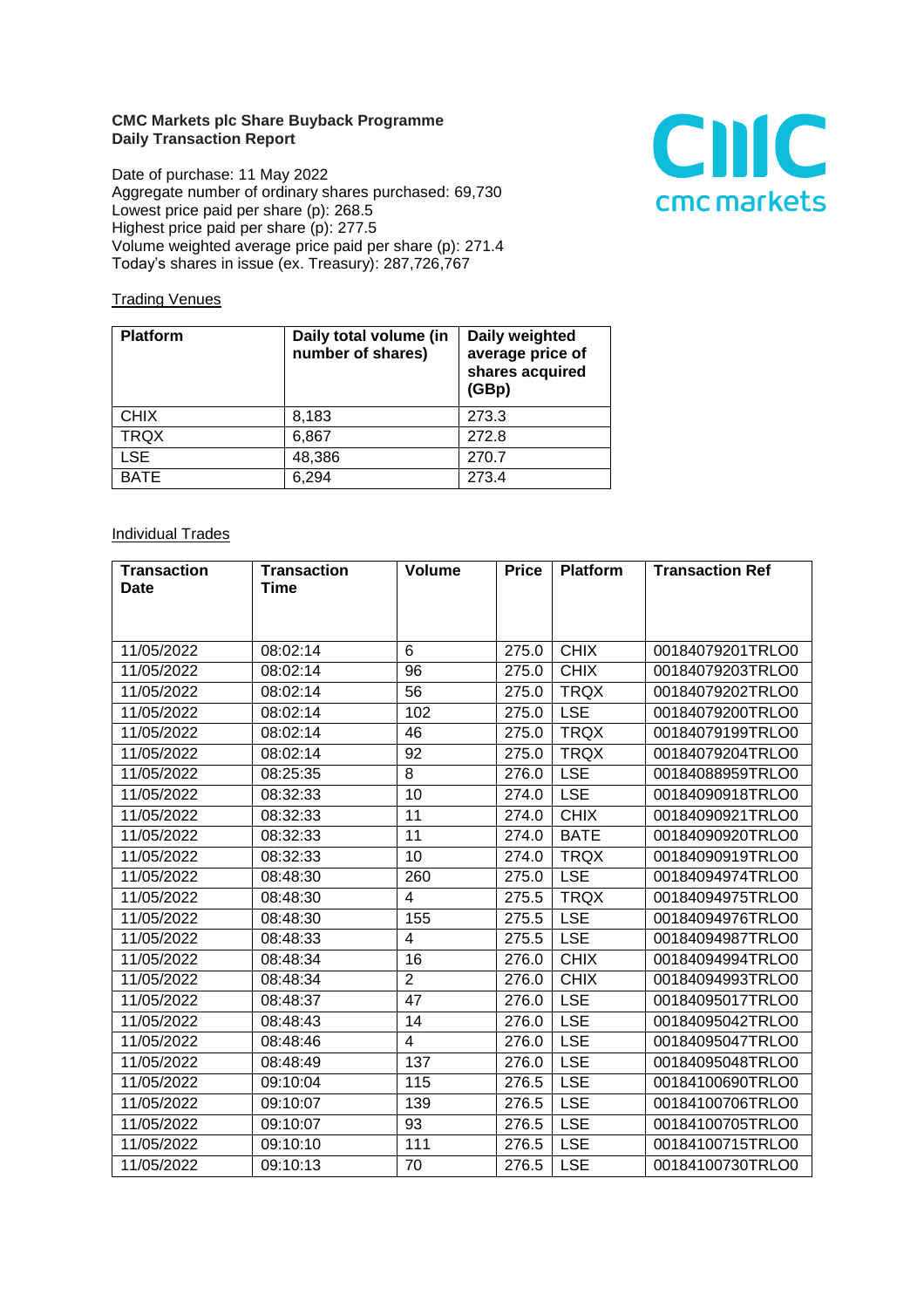| 11/05/2022 | 09:10:16 | 33                      | 276.5 | <b>LSE</b>  | 00184100737TRLO0 |
|------------|----------|-------------------------|-------|-------------|------------------|
| 11/05/2022 | 09:10:19 | 21                      | 276.5 | <b>LSE</b>  | 00184100769TRLO0 |
| 11/05/2022 | 09:10:22 | 105                     | 276.5 | <b>BATE</b> | 00184100777TRLO0 |
| 11/05/2022 | 09:10:22 | 10                      | 276.5 | <b>BATE</b> | 00184100776TRLO0 |
| 11/05/2022 | 09:10:25 | 10                      | 276.5 | <b>LSE</b>  | 00184100793TRLO0 |
| 11/05/2022 | 09:10:28 | $\overline{7}$          | 276.5 | <b>LSE</b>  | 00184100799TRLO0 |
| 11/05/2022 | 09:10:31 | 5                       | 276.5 | <b>TRQX</b> | 00184100801TRLO0 |
| 11/05/2022 | 09:10:31 | 55                      | 276.5 | <b>TRQX</b> | 00184100803TRLO0 |
| 11/05/2022 | 09:10:31 | 55                      | 276.5 | <b>TRQX</b> | 00184100802TRLO0 |
| 11/05/2022 | 09:10:34 | 52                      | 276.5 | <b>CHIX</b> | 00184100813TRLO0 |
| 11/05/2022 | 09:10:34 | 58                      | 276.5 | <b>CHIX</b> | 00184100812TRLO0 |
| 11/05/2022 | 09:10:34 | 5                       | 276.5 | <b>CHIX</b> | 00184100811TRLO0 |
| 11/05/2022 | 09:10:37 | $\overline{3}$          | 276.5 | <b>LSE</b>  | 00184100821TRLO0 |
| 11/05/2022 | 09:10:40 | $\overline{2}$          | 276.5 | <b>LSE</b>  | 00184100825TRLO0 |
| 11/05/2022 | 09:10:43 | $\mathbf{1}$            | 276.5 | <b>LSE</b>  | 00184100830TRLO0 |
| 11/05/2022 | 09:11:11 | 16                      | 277.5 | <b>LSE</b>  | 00184100909TRLO0 |
| 11/05/2022 | 09:11:53 | $\overline{2}$          | 275.5 | <b>BATE</b> | 00184101098TRLO0 |
| 11/05/2022 | 09:11:53 | 90                      | 275.5 | <b>CHIX</b> | 00184101097TRLO0 |
| 11/05/2022 | 09:11:53 | 88                      | 275.5 | <b>BATE</b> | 00184101096TRLO0 |
| 11/05/2022 | 09:11:53 | 89                      | 275.5 | <b>TRQX</b> | 00184101095TRLO0 |
| 11/05/2022 | 09:11:53 | 90                      | 275.5 | <b>LSE</b>  | 00184101094TRLO0 |
| 11/05/2022 | 09:11:53 | 116                     | 275.5 | <b>LSE</b>  | 00184101099TRLO0 |
| 11/05/2022 | 09:41:53 | 22                      | 276.0 | <b>LSE</b>  | 00184109294TRLO0 |
| 11/05/2022 | 09:41:55 | 14                      | 276.0 | <b>BATE</b> | 00184109302TRLO0 |
| 11/05/2022 | 09:41:55 | 9                       | 276.0 | <b>BATE</b> | 00184109301TRLO0 |
| 11/05/2022 | 09:41:58 | 70                      | 276.0 | <b>LSE</b>  | 00184109307TRLO0 |
| 11/05/2022 | 09:41:58 | 10                      | 276.5 | <b>LSE</b>  | 00184109308TRLO0 |
| 11/05/2022 | 10:37:29 | 121                     | 276.0 | <b>BATE</b> | 00184121573TRLO0 |
| 11/05/2022 | 10:37:31 | 162                     | 276.0 | <b>LSE</b>  | 00184121589TRLO0 |
| 11/05/2022 | 10:37:32 | 121                     | 276.0 | <b>LSE</b>  | 00184121593TRLO0 |
| 11/05/2022 | 10:37:34 | 9                       | 276.0 | <b>LSE</b>  | 00184121613TRLO0 |
| 11/05/2022 | 10:37:34 | 39                      | 276.0 | <b>LSE</b>  | 00184121612TRLO0 |
| 11/05/2022 | 10:37:37 | 37                      | 276.0 | <b>BATE</b> | 00184121664TRLO0 |
| 11/05/2022 | 10:37:40 | 36                      | 276.0 | <b>LSE</b>  | 00184121699TRLO0 |
| 11/05/2022 | 10:37:43 | 15                      | 276.0 | <b>LSE</b>  | 00184121705TRLO0 |
| 11/05/2022 | 10:37:46 | 109                     | 276.0 | <b>CHIX</b> | 00184121715TRLO0 |
| 11/05/2022 | 10:37:46 | 12                      | 276.0 | <b>CHIX</b> | 00184121714TRLO0 |
| 11/05/2022 | 10:37:49 | 11                      | 276.0 | <b>LSE</b>  | 00184121725TRLO0 |
| 11/05/2022 | 10:37:52 | 11                      | 276.0 | <b>BATE</b> | 00184121736TRLO0 |
| 11/05/2022 | 10:37:55 | 4                       | 276.0 | <b>LSE</b>  | 00184121739TRLO0 |
| 11/05/2022 | 10:37:58 | $\overline{\mathbf{4}}$ | 276.0 | <b>LSE</b>  | 00184121752TRLO0 |
| 11/05/2022 | 10:38:01 | 3                       | 276.0 | <b>BATE</b> | 00184121762TRLO0 |
| 11/05/2022 | 10:38:03 | $\mathbf 1$             | 276.0 | <b>LSE</b>  | 00184121767TRLO0 |
| 11/05/2022 | 10:38:04 | $\mathbf{1}$            | 276.0 | <b>LSE</b>  | 00184121772TRLO0 |
| 11/05/2022 | 11:00:35 | $\mathbf{1}$            | 275.0 | <b>LSE</b>  | 00184127185TRLO0 |
| 11/05/2022 | 11:00:35 | 121                     | 275.0 | <b>TRQX</b> | 00184127184TRLO0 |
| 11/05/2022 | 11:00:35 | $\mathbf{1}$            | 275.0 | <b>BATE</b> | 00184127187TRLO0 |
| 11/05/2022 | 11:00:35 | 36                      | 275.0 | <b>CHIX</b> | 00184127186TRLO0 |
| 11/05/2022 | 11:00:35 | 96                      | 275.0 | <b>LSE</b>  | 00184127188TRLO0 |
| 11/05/2022 | 11:14:58 | 73                      | 274.5 | <b>BATE</b> | 00184130157TRLO0 |
| 11/05/2022 | 11:14:58 | 73                      | 274.5 | <b>CHIX</b> | 00184130156TRLO0 |
| 11/05/2022 | 11:14:58 | 72                      | 274.5 | <b>LSE</b>  | 00184130155TRLO0 |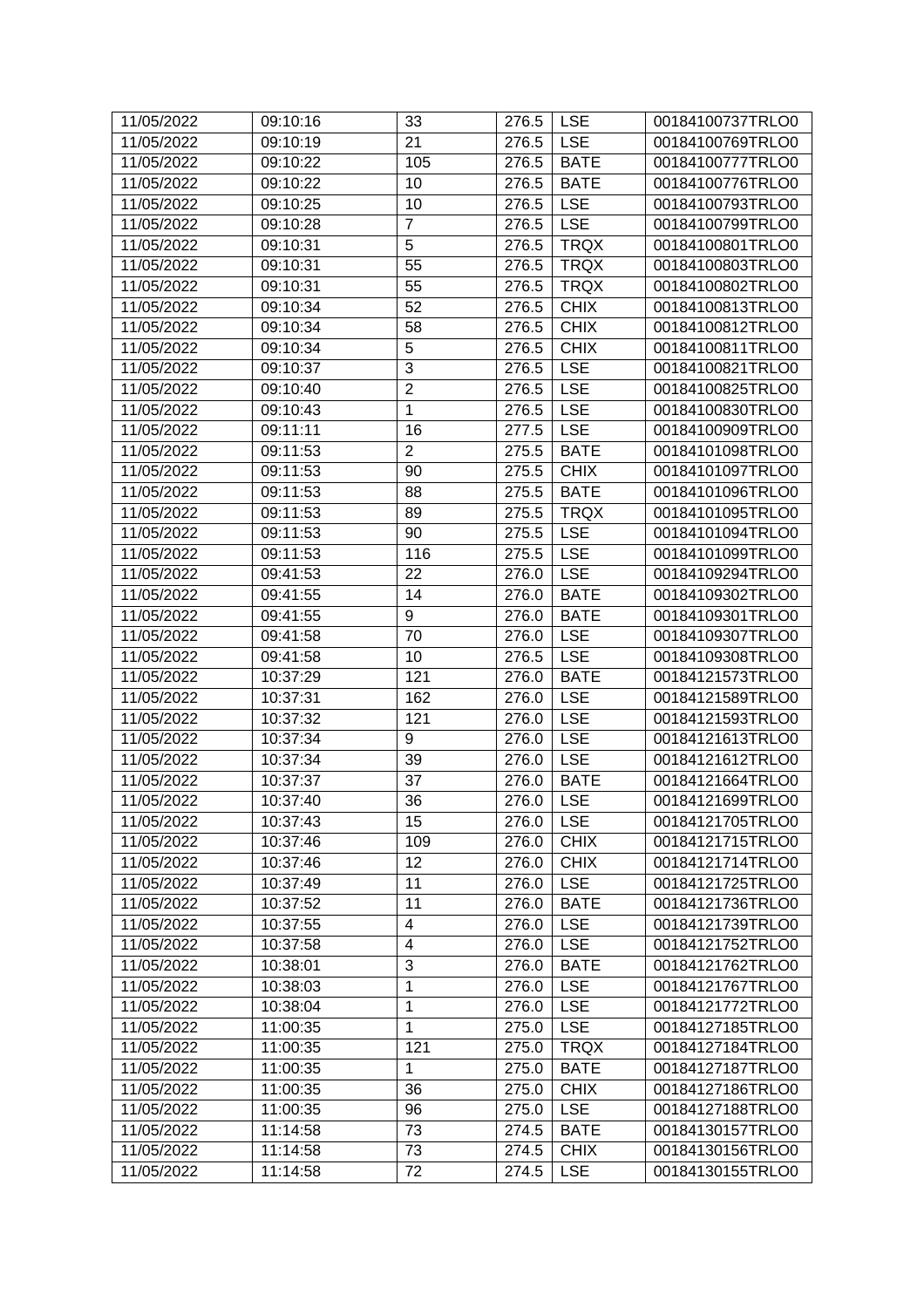| 11/05/2022 | 11:14:58 | 72                      | 274.5 | <b>TRQX</b> | 00184130154TRLO0 |
|------------|----------|-------------------------|-------|-------------|------------------|
| 11/05/2022 | 11:14:58 | 288                     | 274.5 | <b>LSE</b>  | 00184130158TRLO0 |
| 11/05/2022 | 11:40:34 | 44                      | 273.0 | <b>BATE</b> | 00184135306TRLO0 |
| 11/05/2022 | 11:40:34 | 43                      | 273.0 | <b>CHIX</b> | 00184135304TRLO0 |
| 11/05/2022 | 11:40:34 | 43                      | 273.0 | <b>LSE</b>  | 00184135303TRLO0 |
| 11/05/2022 | 11:40:34 | 43                      | 273.0 | <b>TRQX</b> | 00184135302TRLO0 |
| 11/05/2022 | 11:40:34 | 13                      | 273.0 | <b>LSE</b>  | 00184135311TRLO0 |
| 11/05/2022 | 11:40:40 | 71                      | 273.0 | <b>BATE</b> | 00184135375TRLO0 |
| 11/05/2022 | 11:40:40 | 128                     | 274.0 | <b>LSE</b>  | 00184135377TRLO0 |
| 11/05/2022 | 11:40:40 | 22                      | 274.0 | <b>LSE</b>  | 00184135376TRLO0 |
| 11/05/2022 | 11:40:40 | 507                     | 274.0 | <b>CHIX</b> | 00184135378TRLO0 |
| 11/05/2022 | 11:40:40 | 457                     | 274.0 | <b>CHIX</b> | 00184135379TRLO0 |
| 11/05/2022 | 11:40:40 | 139                     | 274.0 | <b>LSE</b>  | 00184135380TRLO0 |
| 11/05/2022 | 11:40:43 | 242                     | 274.5 | <b>LSE</b>  | 00184135388TRLO0 |
| 11/05/2022 | 11:40:43 | 420                     | 274.5 | <b>LSE</b>  | 00184135387TRLO0 |
| 11/05/2022 | 11:40:43 | 138                     | 274.5 | <b>TRQX</b> | 00184135389TRLO0 |
| 11/05/2022 | 11:47:46 | 143                     | 274.5 | <b>LSE</b>  | 00184136936TRLO0 |
| 11/05/2022 | 11:47:46 | 258                     | 274.5 | <b>LSE</b>  | 00184136935TRLO0 |
| 11/05/2022 | 12:00:00 | 45                      | 276.0 | <b>CHIX</b> | 00184139280TRLO0 |
| 11/05/2022 | 12:00:00 | 17                      | 276.0 | <b>CHIX</b> | 00184139279TRLO0 |
| 11/05/2022 | 12:00:00 | 44                      | 276.5 | <b>LSE</b>  | 00184139281TRLO0 |
| 11/05/2022 | 12:00:00 | 251                     | 277.0 | <b>TRQX</b> | 00184139283TRLO0 |
| 11/05/2022 | 12:00:00 | $\overline{\mathbf{4}}$ | 277.0 | <b>TRQX</b> | 00184139282TRLO0 |
| 11/05/2022 | 12:00:00 | 107                     | 277.5 | <b>BATE</b> | 00184139285TRLO0 |
| 11/05/2022 | 12:00:00 | 295                     | 277.5 | <b>BATE</b> | 00184139284TRLO0 |
| 11/05/2022 | 12:00:02 | 500                     | 277.5 | <b>CHIX</b> | 00184139289TRLO0 |
| 11/05/2022 | 12:00:02 | 13                      | 277.5 | <b>CHIX</b> | 00184139288TRLO0 |
| 11/05/2022 | 12:00:19 | 536                     | 277.0 | <b>CHIX</b> | 00184139341TRLO0 |
| 11/05/2022 | 12:00:19 | 1,154                   | 277.0 | <b>BATE</b> | 00184139340TRLO0 |
| 11/05/2022 | 12:00:19 | 535                     | 277.0 | <b>LSE</b>  | 00184139339TRLO0 |
| 11/05/2022 | 12:00:19 | 535                     | 277.0 | <b>TRQX</b> | 00184139338TRLO0 |
| 11/05/2022 | 12:32:00 | 293                     | 276.0 | <b>LSE</b>  | 00184145418TRLO0 |
| 11/05/2022 | 12:32:00 | 178                     | 276.0 | <b>BATE</b> | 00184145417TRLO0 |
| 11/05/2022 | 12:32:00 | 310                     | 276.0 | <b>TRQX</b> | 00184145416TRLO0 |
| 11/05/2022 | 12:32:00 | 64                      | 276.0 | <b>LSE</b>  | 00184145415TRLO0 |
| 11/05/2022 | 12:32:00 | 46                      | 276.0 | <b>TRQX</b> | 00184145414TRLO0 |
| 11/05/2022 | 12:32:00 | 179                     | 276.0 | <b>BATE</b> | 00184145413TRLO0 |
| 11/05/2022 | 13:17:59 | 297                     | 275.5 | <b>BATE</b> | 00184156241TRLO0 |
| 11/05/2022 | 13:17:59 | 715                     | 275.5 | <b>CHIX</b> | 00184156240TRLO0 |
| 11/05/2022 | 13:17:59 | 297                     | 275.5 | <b>TRQX</b> | 00184156239TRLO0 |
| 11/05/2022 | 13:17:59 | 297                     | 275.5 | <b>LSE</b>  | 00184156238TRLO0 |
| 11/05/2022 | 13:20:13 | 325                     | 275.0 | <b>TRQX</b> | 00184156738TRLO0 |
| 11/05/2022 | 13:20:13 | 436                     | 275.0 | <b>LSE</b>  | 00184156737TRLO0 |
| 11/05/2022 | 13:20:13 | 111                     | 275.0 | <b>TRQX</b> | 00184156736TRLO0 |
| 11/05/2022 | 13:20:13 | 437                     | 275.0 | <b>CHIX</b> | 00184156739TRLO0 |
| 11/05/2022 | 13:30:02 | 13                      | 273.5 | <b>BATE</b> | 00184159258TRLO0 |
| 11/05/2022 | 13:30:02 | 252                     | 273.5 | <b>TRQX</b> | 00184159257TRLO0 |
| 11/05/2022 | 13:30:02 | 252                     | 273.5 | <b>LSE</b>  | 00184159256TRLO0 |
| 11/05/2022 | 13:30:02 | 240                     | 273.5 | <b>BATE</b> | 00184159260TRLO0 |
| 11/05/2022 | 13:30:02 | 252                     | 273.5 | <b>CHIX</b> | 00184159259TRLO0 |
| 11/05/2022 | 13:30:08 | 308                     | 273.0 | <b>LSE</b>  | 00184159515TRLO0 |
| 11/05/2022 | 13:33:50 | 42                      | 276.0 | <b>LSE</b>  | 00184161151TRLO0 |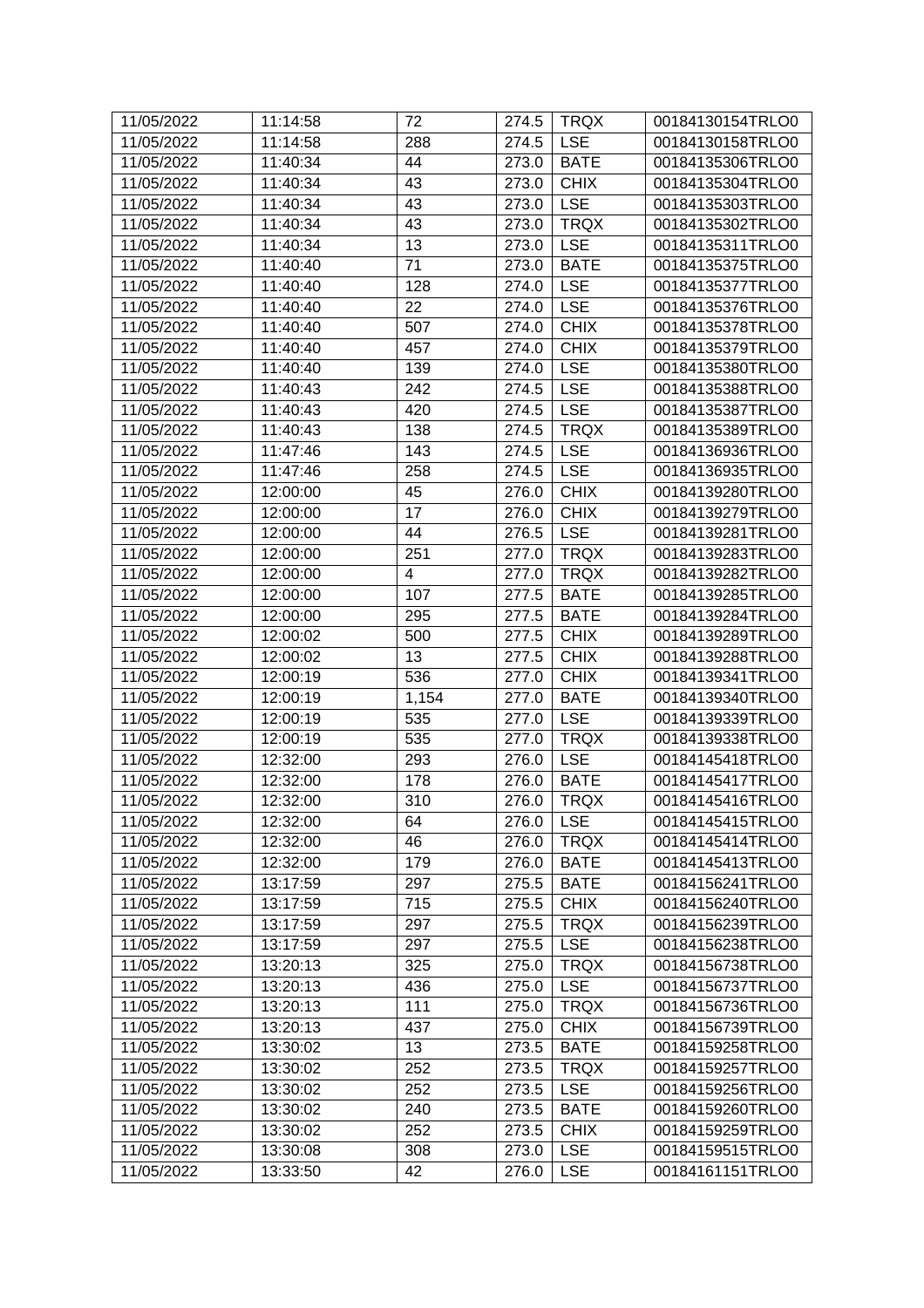| 11/05/2022 | 13:33:51 | 561                      | 276.0 | <b>LSE</b>  | 00184161157TRLO0 |
|------------|----------|--------------------------|-------|-------------|------------------|
| 11/05/2022 | 13:33:51 | 232                      | 276.0 | <b>LSE</b>  | 00184161156TRLO0 |
| 11/05/2022 | 13:33:52 | 14                       | 276.0 | <b>CHIX</b> | 00184161163TRLO0 |
| 11/05/2022 | 13:33:52 | 6                        | 276.0 | <b>CHIX</b> | 00184161162TRLO0 |
| 11/05/2022 | 13:33:52 | 11                       | 276.0 | <b>CHIX</b> | 00184161161TRLO0 |
| 11/05/2022 | 13:33:56 | 238                      | 276.0 | <b>LSE</b>  | 00184161174TRLO0 |
| 11/05/2022 | 13:33:59 | 12                       | 276.0 | <b>LSE</b>  | 00184161194TRLO0 |
| 11/05/2022 | 13:34:02 | 71                       | 276.0 | <b>LSE</b>  | 00184161213TRLO0 |
| 11/05/2022 | 13:34:03 | $\overline{\mathbf{4}}$  | 276.0 | <b>LSE</b>  | 00184161215TRLO0 |
| 11/05/2022 | 13:34:05 | 21                       | 276.0 | <b>LSE</b>  | 00184161227TRLO0 |
| 11/05/2022 | 13:34:08 | $\mathbf 1$              | 276.0 | <b>LSE</b>  | 00184161246TRLO0 |
| 11/05/2022 | 13:34:11 | $\,6$                    | 276.0 | <b>LSE</b>  | 00184161251TRLO0 |
| 11/05/2022 | 13:34:14 | $\mathbf{1}$             | 276.0 | <b>LSE</b>  | 00184161266TRLO0 |
| 11/05/2022 | 13:39:36 | 19                       | 274.5 | <b>BATE</b> | 00184163126TRLO0 |
| 11/05/2022 | 13:39:36 | 19                       | 274.5 | <b>CHIX</b> | 00184163125TRLO0 |
| 11/05/2022 | 13:39:36 | 19                       | 274.5 | <b>LSE</b>  | 00184163124TRLO0 |
| 11/05/2022 | 13:39:36 | 18                       | 274.5 | <b>TRQX</b> | 00184163123TRLO0 |
| 11/05/2022 | 13:43:11 | 6                        | 274.0 | <b>CHIX</b> | 00184164352TRLO0 |
| 11/05/2022 | 13:43:11 | $\,6$                    | 274.0 | <b>BATE</b> | 00184164351TRLO0 |
| 11/05/2022 | 13:43:11 | 5                        | 274.0 | <b>LSE</b>  | 00184164350TRLO0 |
| 11/05/2022 | 13:43:11 | 5                        | 274.0 | <b>TRQX</b> | 00184164349TRLO0 |
| 11/05/2022 | 13:51:50 | $\overline{2}$           | 274.5 | <b>LSE</b>  | 00184167350TRLO0 |
| 11/05/2022 | 13:51:53 | 5                        | 274.5 | <b>CHIX</b> | 00184167361TRLO0 |
| 11/05/2022 | 13:51:56 | $\overline{c}$           | 274.5 | <b>CHIX</b> | 00184167375TRLO0 |
| 11/05/2022 | 13:51:59 | $\mathbf 1$              | 274.5 | <b>LSE</b>  | 00184167378TRLO0 |
| 11/05/2022 | 13:52:04 | $\mathbf 1$              | 273.0 | <b>CHIX</b> | 00184167415TRLO0 |
| 11/05/2022 | 13:52:04 | $\mathbf{1}$             | 273.0 | <b>CHIX</b> | 00184167414TRLO0 |
| 11/05/2022 | 13:52:04 | 3                        | 273.0 | <b>BATE</b> | 00184167413TRLO0 |
| 11/05/2022 | 13:52:04 | $\overline{2}$           | 273.0 | <b>TRQX</b> | 00184167412TRLO0 |
| 11/05/2022 | 14:20:28 | 34                       | 272.5 | <b>LSE</b>  | 00184180178TRLO0 |
| 11/05/2022 | 14:20:32 | 35                       | 273.5 | <b>BATE</b> | 00184180260TRLO0 |
| 11/05/2022 | 14:20:35 | 40                       | 273.5 | <b>LSE</b>  | 00184180270TRLO0 |
| 11/05/2022 | 14:20:38 | 34                       | 273.5 | <b>CHIX</b> | 00184180313TRLO0 |
| 11/05/2022 | 14:20:38 | 12                       | 274.0 | <b>LSE</b>  | 00184180314TRLO0 |
| 11/05/2022 | 14:29:05 | 36                       | 273.5 | <b>BATE</b> | 00184185299TRLO0 |
| 11/05/2022 | 14:29:06 | 3                        | 273.5 | <b>CHIX</b> | 00184185310TRLO0 |
| 11/05/2022 | 14:29:06 | 32                       | 273.5 | <b>CHIX</b> | 00184185309TRLO0 |
| 11/05/2022 | 14:29:07 | 35                       | 273.5 | <b>LSE</b>  | 00184185325TRLO0 |
| 11/05/2022 | 14:29:08 | 35                       | 273.5 | <b>TRQX</b> | 00184185352TRLO0 |
| 11/05/2022 | 14:29:11 | 15                       | 273.5 | <b>LSE</b>  | 00184185397TRLO0 |
| 11/05/2022 | 14:29:14 | 11                       | 273.5 | <b>TRQX</b> | 00184185435TRLO0 |
| 11/05/2022 |          | 10                       |       | <b>BATE</b> | 00184185474TRLO0 |
|            | 14:29:17 |                          | 273.5 |             |                  |
| 11/05/2022 | 14:29:20 | 4<br>$\overline{7}$      | 273.5 | <b>CHIX</b> | 00184185499TRLO0 |
| 11/05/2022 | 14:29:20 |                          | 273.5 | <b>CHIX</b> | 00184185498TRLO0 |
| 11/05/2022 | 14:29:23 | 10                       | 273.5 | <b>LSE</b>  | 00184185539TRLO0 |
| 11/05/2022 | 14:29:26 | $\overline{\mathcal{A}}$ | 273.5 | <b>TRQX</b> | 00184185550TRLO0 |
| 11/05/2022 | 14:29:29 | $\overline{\mathbf{4}}$  | 273.5 | <b>LSE</b>  | 00184185742TRLO0 |
| 11/05/2022 | 14:29:32 | 3                        | 273.5 | <b>BATE</b> | 00184185786TRLO0 |
| 11/05/2022 | 14:29:34 | 3                        | 273.5 | <b>CHIX</b> | 00184185807TRLO0 |
| 11/05/2022 | 14:29:35 | 3                        | 273.5 | <b>LSE</b>  | 00184185871TRLO0 |
| 11/05/2022 | 14:29:38 | $\mathbf{1}$             | 273.5 | <b>CHIX</b> | 00184185902TRLO0 |
| 11/05/2022 | 14:35:37 | $\mathbf{1}$             | 272.5 | <b>BATE</b> | 00184198185TRLO0 |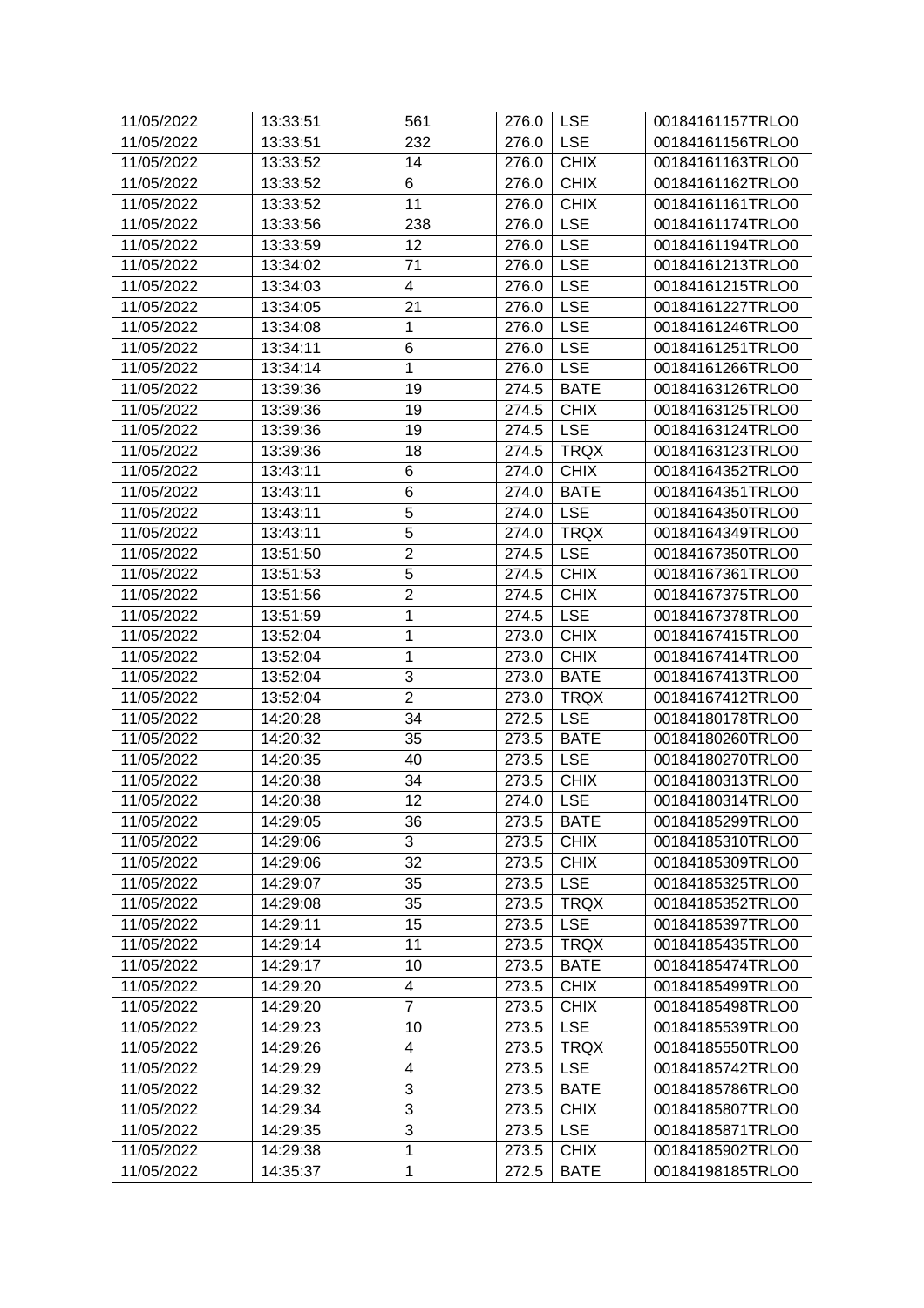| 11/05/2022 | 14:35:37 | $\mathbf{1}$ | 272.5 | <b>LSE</b>  | 00184198187TRLO0 |
|------------|----------|--------------|-------|-------------|------------------|
| 11/05/2022 | 14:35:37 | $\mathbf{1}$ | 272.5 | <b>LSE</b>  | 00184198186TRLO0 |
| 11/05/2022 | 14:35:37 | $\mathbf 1$  | 272.5 | <b>TRQX</b> | 00184198184TRLO0 |
| 11/05/2022 | 14:35:37 | $\mathbf{1}$ | 272.5 | <b>CHIX</b> | 00184198188TRLO0 |
| 11/05/2022 | 14:36:10 | 23           | 273.0 | <b>LSE</b>  | 00184199041TRLO0 |
| 11/05/2022 | 14:36:11 | 23           | 273.5 | <b>TRQX</b> | 00184199060TRLO0 |
| 11/05/2022 | 14:36:14 | 220          | 273.5 | <b>LSE</b>  | 00184199147TRLO0 |
| 11/05/2022 | 14:36:14 | 137          | 273.5 | <b>LSE</b>  | 00184199146TRLO0 |
| 11/05/2022 | 14:36:17 | 107          | 273.5 | <b>LSE</b>  | 00184199214TRLO0 |
| 11/05/2022 | 14:36:19 | 19           | 273.5 | <b>CHIX</b> | 00184199243TRLO0 |
| 11/05/2022 | 14:36:19 | 5            | 273.5 | <b>CHIX</b> | 00184199244TRLO0 |
| 11/05/2022 | 14:37:11 | 61           | 272.5 | <b>BATE</b> | 00184200608TRLO0 |
| 11/05/2022 | 14:37:11 | 61           | 272.5 | <b>CHIX</b> | 00184200607TRLO0 |
| 11/05/2022 | 14:37:11 | 61           | 272.5 | <b>LSE</b>  | 00184200606TRLO0 |
| 11/05/2022 | 14:37:11 | 61           | 272.5 | <b>TRQX</b> | 00184200605TRLO0 |
| 11/05/2022 | 14:37:11 | 18           | 272.5 | <b>CHIX</b> | 00184200609TRLO0 |
| 11/05/2022 | 14:37:13 | 54           | 273.0 | <b>LSE</b>  | 00184200659TRLO0 |
| 11/05/2022 | 14:37:14 | 346          | 273.5 | <b>CHIX</b> | 00184200702TRLO0 |
| 11/05/2022 | 14:37:14 | 19           | 273.5 | <b>CHIX</b> | 00184200701TRLO0 |
| 11/05/2022 | 14:37:14 | 342          | 273.5 | <b>CHIX</b> | 00184200703TRLO0 |
| 11/05/2022 | 14:37:14 | 148          | 274.0 | <b>LSE</b>  | 00184200704TRLO0 |
| 11/05/2022 | 14:44:47 | 257          | 274.0 | <b>LSE</b>  | 00184209665TRLO0 |
| 11/05/2022 | 14:44:47 | 4            | 273.5 | <b>LSE</b>  | 00184209666TRLO0 |
| 11/05/2022 | 15:09:41 | 54           | 273.5 | <b>BATE</b> | 00184231343TRLO0 |
| 11/05/2022 | 15:09:41 | 54           | 273.5 | <b>CHIX</b> | 00184231342TRLO0 |
| 11/05/2022 | 15:09:41 | 54           | 273.5 | <b>TRQX</b> | 00184231341TRLO0 |
| 11/05/2022 | 15:09:41 | 913          | 273.5 | <b>LSE</b>  | 00184231340TRLO0 |
| 11/05/2022 | 15:13:17 | 343          | 272.5 | <b>BATE</b> | 00184233736TRLO0 |
| 11/05/2022 | 15:13:17 | 342          | 272.5 | <b>CHIX</b> | 00184233735TRLO0 |
| 11/05/2022 | 15:13:17 | 46           | 272.5 | <b>LSE</b>  | 00184233734TRLO0 |
| 11/05/2022 | 15:13:17 | 342          | 272.5 | <b>TRQX</b> | 00184233733TRLO0 |
| 11/05/2022 | 15:13:17 | 296          | 272.5 | <b>LSE</b>  | 00184233732TRLO0 |
| 11/05/2022 | 15:13:17 | 472          | 272.0 | <b>TRQX</b> | 00184233737TRLO0 |
| 11/05/2022 | 15:13:19 | 50           | 272.0 | <b>LSE</b>  | 00184233757TRLO0 |
| 11/05/2022 | 15:13:19 | 51           | 272.0 | <b>CHIX</b> | 00184233761TRLO0 |
| 11/05/2022 | 15:13:19 | 51           | 272.0 | <b>BATE</b> | 00184233759TRLO0 |
| 11/05/2022 | 15:13:19 | 50           | 272.0 | <b>TRQX</b> | 00184233758TRLO0 |
| 11/05/2022 | 15:27:22 | 15           | 271.5 | <b>CHIX</b> | 00184246511TRLO0 |
| 11/05/2022 | 15:27:22 | 15           | 271.5 | <b>LSE</b>  | 00184246510TRLO0 |
| 11/05/2022 | 15:27:22 | 16           | 271.5 | <b>BATE</b> | 00184246509TRLO0 |
| 11/05/2022 | 15:27:22 | 15           | 271.5 | <b>TRQX</b> | 00184246508TRLO0 |
| 11/05/2022 | 15:27:22 | 103          | 271.5 | <b>CHIX</b> | 00184246512TRLO0 |
| 11/05/2022 | 15:28:16 | 402          | 271.0 | <b>CHIX</b> | 00184247236TRLO0 |
| 11/05/2022 | 15:28:16 | 401          | 271.0 | <b>TRQX</b> | 00184247233TRLO0 |
| 11/05/2022 | 15:28:16 | 402          | 271.0 | <b>BATE</b> | 00184247229TRLO0 |
| 11/05/2022 | 15:28:16 | 401          | 271.0 | <b>LSE</b>  | 00184247228TRLO0 |
| 11/05/2022 | 15:28:16 | 172          | 271.0 | <b>BATE</b> | 00184247242TRLO0 |
| 11/05/2022 | 15:28:16 | 78           | 271.0 | <b>LSE</b>  | 00184247241TRLO0 |
| 11/05/2022 | 15:28:16 | 94           | 271.0 | <b>LSE</b>  | 00184247240TRLO0 |
| 11/05/2022 | 15:31:55 | 141          | 272.0 | <b>BATE</b> | 00184250049TRLO0 |
| 11/05/2022 | 15:31:55 | 47           | 272.0 | <b>BATE</b> | 00184250048TRLO0 |
| 11/05/2022 | 15:31:57 | 188          | 272.0 | <b>CHIX</b> | 00184250067TRLO0 |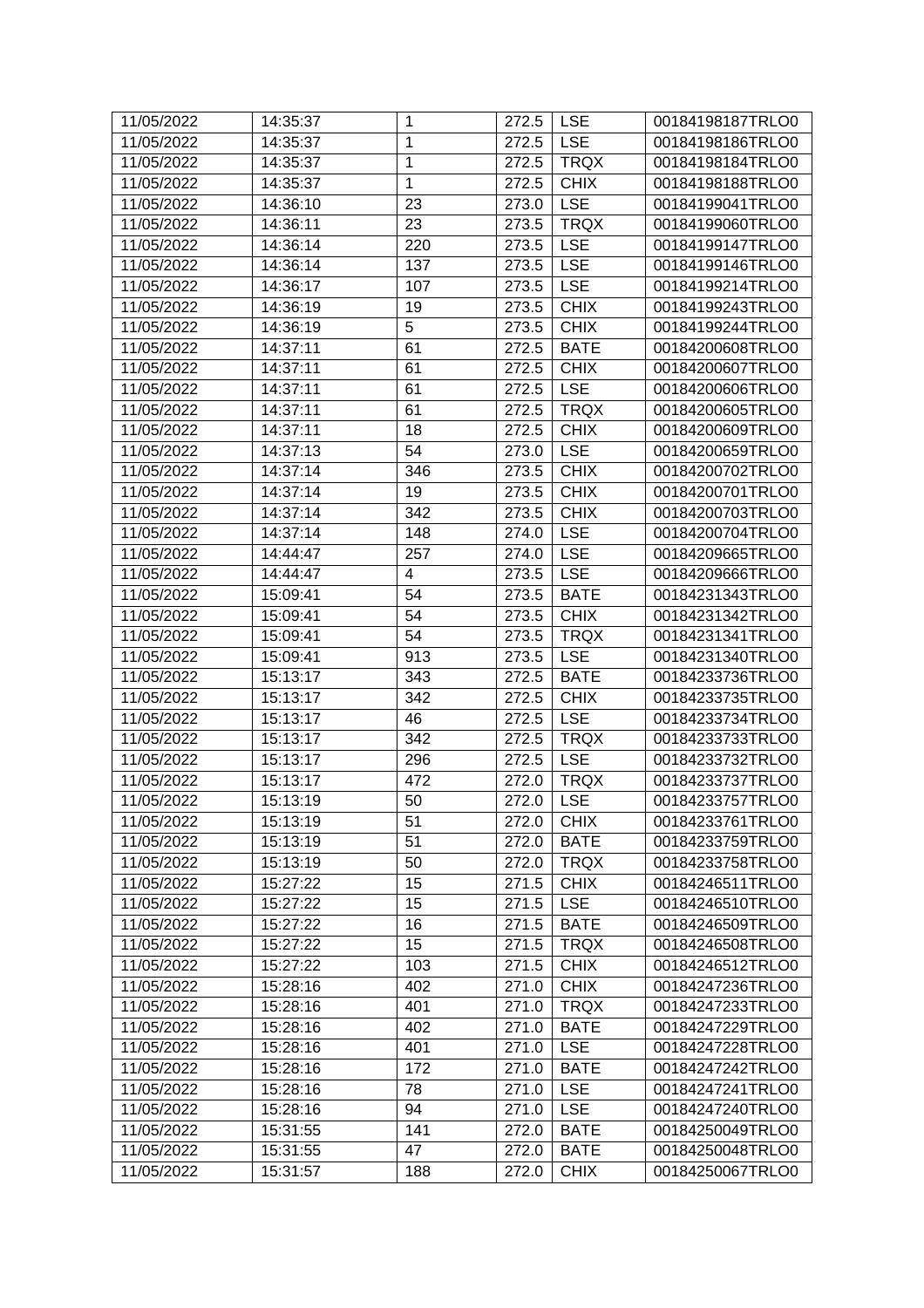| 11/05/2022 | 15:32:00 | 187            | 272.0 | <b>LSE</b>  | 00184250087TRLO0 |
|------------|----------|----------------|-------|-------------|------------------|
| 11/05/2022 | 15:32:03 | 69             | 272.0 | <b>BATE</b> | 00184250123TRLO0 |
| 11/05/2022 | 15:32:05 | 56             | 272.0 | <b>LSE</b>  | 00184250159TRLO0 |
| 11/05/2022 | 15:32:09 | 56             | 272.0 | <b>BATE</b> | 00184250178TRLO0 |
| 11/05/2022 | 15:32:12 | 56             | 272.0 | <b>CHIX</b> | 00184250218TRLO0 |
| 11/05/2022 | 15:32:15 | 55             | 272.0 | <b>BATE</b> | 00184250265TRLO0 |
| 11/05/2022 | 15:32:18 | 153            | 272.0 | <b>TRQX</b> | 00184250281TRLO0 |
| 11/05/2022 | 15:32:18 | 34             | 272.0 | <b>TRQX</b> | 00184250280TRLO0 |
| 11/05/2022 | 15:32:21 | 17             | 272.0 | <b>BATE</b> | 00184250331TRLO0 |
| 11/05/2022 | 15:32:22 | 33             | 272.0 | <b>TRQX</b> | 00184250372TRLO0 |
| 11/05/2022 | 15:32:22 | 23             | 272.0 | <b>TRQX</b> | 00184250371TRLO0 |
| 11/05/2022 | 15:32:24 | 17             | 272.0 | <b>LSE</b>  | 00184250414TRLO0 |
| 11/05/2022 | 15:32:27 | 17             | 272.0 | <b>CHIX</b> | 00184250446TRLO0 |
| 11/05/2022 | 15:32:30 | 16             | 272.0 | <b>BATE</b> | 00184250485TRLO0 |
| 11/05/2022 | 15:32:33 | 13             | 272.0 | <b>TRQX</b> | 00184250514TRLO0 |
| 11/05/2022 | 15:32:33 | 4              | 272.0 | <b>TRQX</b> | 00184250515TRLO0 |
| 11/05/2022 | 15:35:43 | $\,6$          | 271.0 | <b>CHIX</b> | 00184252771TRLO0 |
| 11/05/2022 | 15:35:43 | $\,6$          | 271.0 | <b>LSE</b>  | 00184252770TRLO0 |
| 11/05/2022 | 15:35:43 | $\overline{7}$ | 271.0 | <b>BATE</b> | 00184252769TRLO0 |
| 11/05/2022 | 15:35:43 | 6              | 271.0 | <b>TRQX</b> | 00184252768TRLO0 |
| 11/05/2022 | 15:51:30 | 209            | 270.5 | <b>TRQX</b> | 00184263566TRLO0 |
| 11/05/2022 | 15:51:30 | 210            | 270.5 | <b>BATE</b> | 00184263565TRLO0 |
| 11/05/2022 | 15:51:30 | 210            | 270.5 | <b>CHIX</b> | 00184263564TRLO0 |
| 11/05/2022 | 15:51:30 | 210            | 270.5 | <b>LSE</b>  | 00184263563TRLO0 |
| 11/05/2022 | 15:51:30 | 63             | 270.5 | <b>CHIX</b> | 00184263567TRLO0 |
| 11/05/2022 | 15:58:52 | 58             | 271.0 | <b>BATE</b> | 00184268927TRLO0 |
| 11/05/2022 | 15:58:52 | 16             | 271.0 | <b>BATE</b> | 00184268926TRLO0 |
| 11/05/2022 | 15:58:54 | 74             | 271.0 | <b>CHIX</b> | 00184268945TRLO0 |
| 11/05/2022 | 15:58:57 | 73             | 271.0 | <b>TRQX</b> | 00184268992TRLO0 |
| 11/05/2022 | 15:59:00 | 73             | 271.0 | <b>LSE</b>  | 00184269011TRLO0 |
| 11/05/2022 | 15:59:03 | 22             | 271.0 | <b>TRQX</b> | 00184269082TRLO0 |
| 11/05/2022 | 15:59:06 | 22             | 271.0 | <b>BATE</b> | 00184269112TRLO0 |
| 11/05/2022 | 15:59:09 | 22             | 271.0 | <b>LSE</b>  | 00184269244TRLO0 |
| 11/05/2022 | 15:59:12 | 22             | 271.0 | <b>CHIX</b> | 00184269305TRLO0 |
| 11/05/2022 | 15:59:15 | $\overline{7}$ | 271.0 | <b>TRQX</b> | 00184269332TRLO0 |
| 11/05/2022 | 15:59:18 | $\overline{7}$ | 271.0 | <b>LSE</b>  | 00184269367TRLO0 |
| 11/05/2022 | 15:59:21 | $\,6$          | 271.0 | <b>BATE</b> | 00184269397TRLO0 |
| 11/05/2022 | 15:59:24 | $\,6$          | 271.0 | <b>CHIX</b> | 00184269447TRLO0 |
| 11/05/2022 | 15:59:27 | $\overline{3}$ | 271.0 | <b>CHIX</b> | 00184269457TRLO0 |
| 11/05/2022 | 15:59:30 | 3              | 271.0 | <b>TRQX</b> | 00184269521TRLO0 |
| 11/05/2022 | 15:59:33 | $\overline{2}$ | 271.0 | <b>LSE</b>  | 00184269585TRLO0 |
| 11/05/2022 | 15:59:36 | $\overline{2}$ | 271.0 | <b>CHIX</b> | 00184269675TRLO0 |
| 11/05/2022 | 16:02:16 | $\mathbf{1}$   | 271.0 | <b>BATE</b> | 00184272618TRLO0 |
| 11/05/2022 | 16:03:56 | 27             | 271.0 | <b>BATE</b> | 00184274127TRLO0 |
| 11/05/2022 | 16:03:56 | 55             | 271.0 | <b>BATE</b> | 00184274126TRLO0 |
| 11/05/2022 | 16:04:00 | 27             | 270.5 | <b>CHIX</b> | 00184274161TRLO0 |
| 11/05/2022 | 16:04:03 | 32             | 270.5 | <b>BATE</b> | 00184274192TRLO0 |
| 11/05/2022 | 16:04:06 | $\overline{2}$ | 270.5 | <b>CHIX</b> | 00184274235TRLO0 |
| 11/05/2022 | 16:04:06 | 18             | 270.5 | <b>CHIX</b> | 00184274234TRLO0 |
| 11/05/2022 | 16:04:06 | 23             | 270.5 | <b>CHIX</b> | 00184274233TRLO0 |
| 11/05/2022 | 16:04:08 | 9              | 270.5 | <b>BATE</b> | 00184274269TRLO0 |
| 11/05/2022 | 16:04:12 | 13             | 270.5 | <b>CHIX</b> | 00184274277TRLO0 |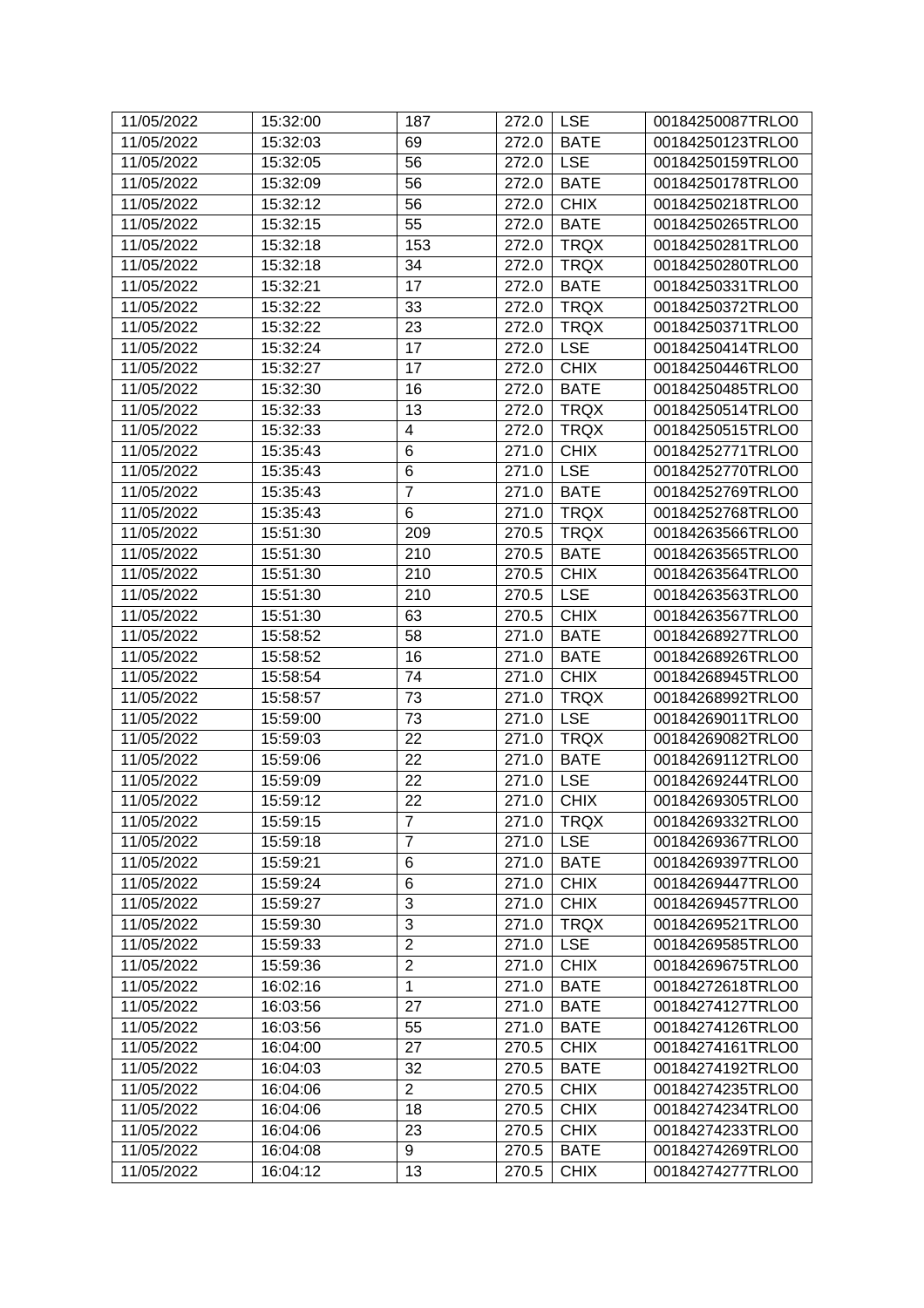| 11/05/2022 | 16:04:12 | $\mathbf{1}$   | 270.0 | <b>TRQX</b> | 00184274279TRLO0 |
|------------|----------|----------------|-------|-------------|------------------|
| 11/05/2022 | 16:04:12 | $\mathbf{1}$   | 270.0 | <b>LSE</b>  | 00184274278TRLO0 |
| 11/05/2022 | 16:04:12 | 3              | 270.0 | <b>BATE</b> | 00184274281TRLO0 |
| 11/05/2022 | 16:04:12 | $\mathbf{1}$   | 270.0 | <b>CHIX</b> | 00184274280TRLO0 |
| 11/05/2022 | 16:09:39 | 26             | 269.5 | <b>BATE</b> | 00184278324TRLO0 |
| 11/05/2022 | 16:09:39 | 161            | 269.5 | <b>TRQX</b> | 00184278323TRLO0 |
| 11/05/2022 | 16:09:39 | 162            | 269.5 | <b>CHIX</b> | 00184278322TRLO0 |
| 11/05/2022 | 16:09:39 | 162            | 269.5 | <b>LSE</b>  | 00184278321TRLO0 |
| 11/05/2022 | 16:09:39 | 136            | 269.5 | <b>BATE</b> | 00184278320TRLO0 |
| 11/05/2022 | 16:09:39 | 97             | 269.5 | <b>BATE</b> | 00184278327TRLO0 |
| 11/05/2022 |          | 10             |       | <b>BATE</b> | 00184278326TRLO0 |
|            | 16:09:39 |                | 269.5 |             |                  |
| 11/05/2022 | 16:09:39 | 34             | 269.5 | <b>BATE</b> | 00184278325TRLO0 |
| 11/05/2022 | 16:16:25 | 253            | 269.5 | <b>CHIX</b> | 00184284336TRLO0 |
| 11/05/2022 | 16:16:25 | 253            | 269.5 | <b>BATE</b> | 00184284335TRLO0 |
| 11/05/2022 | 16:16:25 | 253            | 269.5 | <b>LSE</b>  | 00184284337TRLO0 |
| 11/05/2022 | 16:16:25 | 252            | 269.5 | <b>TRQX</b> | 00184284334TRLO0 |
| 11/05/2022 | 16:21:00 | 18             | 269.0 | <b>CHIX</b> | 00184288496TRLO0 |
| 11/05/2022 | 16:21:00 | 654            | 269.0 | <b>TRQX</b> | 00184288495TRLO0 |
| 11/05/2022 | 16:21:00 | 129            | 269.0 | <b>CHIX</b> | 00184288494TRLO0 |
| 11/05/2022 | 16:21:00 | 148            | 269.0 | <b>BATE</b> | 00184288493TRLO0 |
| 11/05/2022 | 16:21:00 | 132            | 269.0 | <b>LSE</b>  | 00184288492TRLO0 |
| 11/05/2022 | 16:21:00 | 193            | 269.0 | <b>TRQX</b> | 00184288491TRLO0 |
| 11/05/2022 | 16:21:00 | 15             | 269.0 | <b>LSE</b>  | 00184288490TRLO0 |
| 11/05/2022 | 16:21:06 | 200            | 269.0 | <b>BATE</b> | 00184288699TRLO0 |
| 11/05/2022 | 16:21:06 | 311            | 269.0 | <b>LSE</b>  | 00184288698TRLO0 |
| 11/05/2022 | 16:21:06 | 199            | 269.0 | <b>TRQX</b> | 00184288697TRLO0 |
| 11/05/2022 | 16:21:06 | 346            | 269.0 | <b>LSE</b>  | 00184288696TRLO0 |
| 11/05/2022 | 16:21:14 | 196            | 269.0 | <b>CHIX</b> | 00184288873TRLO0 |
| 11/05/2022 | 16:25:34 | 188            | 268.5 | <b>LSE</b>  | 00184293675TRLO0 |
| 11/05/2022 | 16:26:24 | 205            | 269.5 | <b>CHIX</b> | 00184294409TRLO0 |
| 11/05/2022 | 16:26:24 | 37             | 269.5 | <b>CHIX</b> | 00184294408TRLO0 |
| 11/05/2022 | 16:26:27 | 189            | 269.5 | <b>BATE</b> | 00184294431TRLO0 |
| 11/05/2022 | 16:26:30 | 188            | 269.5 | <b>CHIX</b> | 00184294475TRLO0 |
| 11/05/2022 | 16:26:33 | 58             | 269.5 | <b>LSE</b>  | 00184294507TRLO0 |
| 11/05/2022 | 16:26:36 | 57             | 269.5 | <b>BATE</b> | 00184294580TRLO0 |
| 11/05/2022 | 16:26:39 | 18             | 269.5 | <b>LSE</b>  | 00184294653TRLO0 |
| 11/05/2022 | 16:26:42 | 6              | 269.5 | <b>BATE</b> | 00184294745TRLO0 |
| 11/05/2022 | 16:26:42 | 11             | 269.5 | <b>BATE</b> | 00184294744TRLO0 |
| 11/05/2022 | 16:26:45 | 5              | 269.5 | <b>LSE</b>  | 00184294791TRLO0 |
| 11/05/2022 | 16:26:48 | 5              | 269.5 | <b>BATE</b> | 00184294849TRLO0 |
| 11/05/2022 | 16:26:50 | 34             | 269.5 | <b>CHIX</b> | 00184294876TRLO0 |
| 11/05/2022 | 16:26:50 | $\overline{2}$ | 269.5 | <b>CHIX</b> | 00184294875TRLO0 |
| 11/05/2022 | 16:26:50 | 20             | 269.5 | <b>CHIX</b> | 00184294877TRLO0 |
| 11/05/2022 | 16:26:53 | 188            | 269.5 | <b>TRQX</b> | 00184294925TRLO0 |
| 11/05/2022 | 16:26:57 | 72             | 269.5 | <b>CHIX</b> | 00184294974TRLO0 |
| 11/05/2022 | 16:27:00 | 17             | 269.5 | <b>CHIX</b> | 00184295009TRLO0 |
|            |          | 22             |       |             |                  |
| 11/05/2022 | 16:27:03 | 5              | 269.5 | <b>CHIX</b> | 00184295053TRLO0 |
| 11/05/2022 | 16:27:05 | $\overline{7}$ | 269.5 | <b>CHIX</b> | 00184295106TRLO0 |
| 11/05/2022 | 16:27:09 |                | 269.5 | <b>CHIX</b> | 00184295167TRLO0 |
| 11/05/2022 | 16:27:10 | $\overline{2}$ | 269.5 | <b>LSE</b>  | 00184295175TRLO0 |
| 11/05/2022 | 16:27:11 | $\overline{2}$ | 269.5 | <b>CHIX</b> | 00184295197TRLO0 |
| 11/05/2022 | 16:29:24 | $\mathbf{1}$   | 269.5 | <b>LSE</b>  | 00184298035TRLO0 |